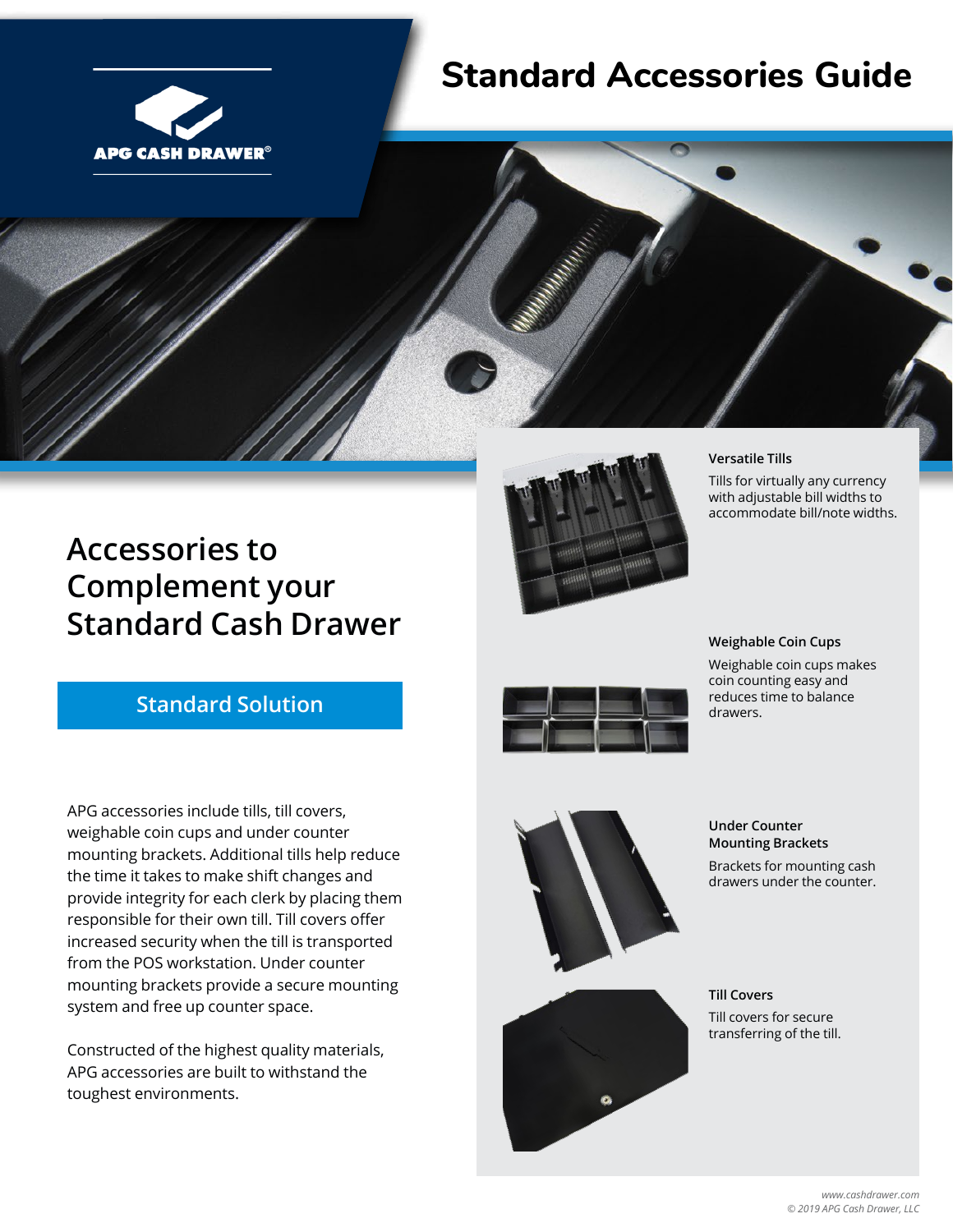# **Standard Accessory Matrix**



Additional configurations and options are available.

Contact APG Cash Drawer for more information at:





sales@us.cashdrawer.com

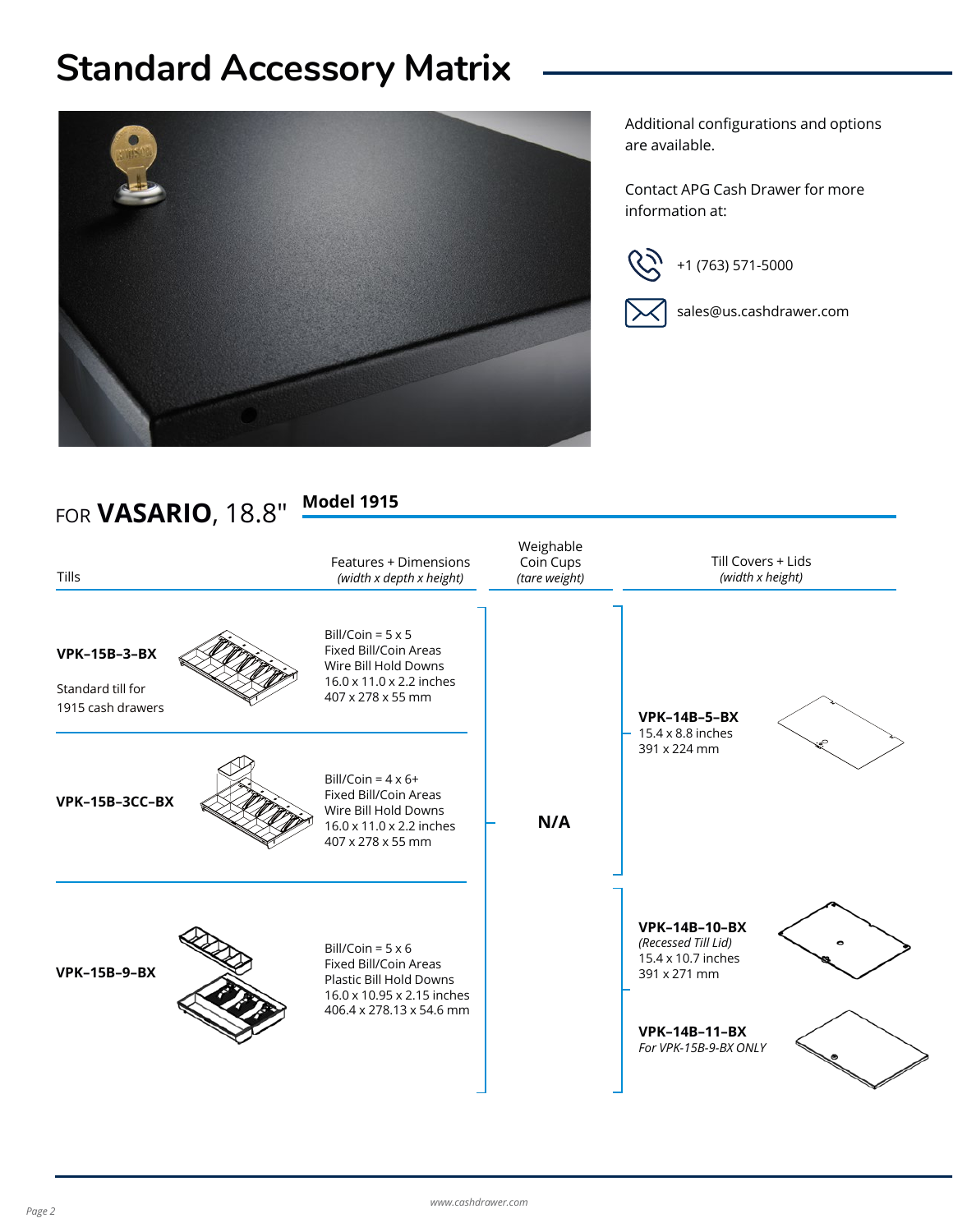| FOR VASARIO, 16"                                                       | Model 1616, 1618                                                                                                                          |                                                 |                                                                                 |
|------------------------------------------------------------------------|-------------------------------------------------------------------------------------------------------------------------------------------|-------------------------------------------------|---------------------------------------------------------------------------------|
| Tills                                                                  | Features + Dimensions<br>(width x depth x height)                                                                                         | Weighable<br>Coin Cups<br>(tare weight)         | Till Covers + Lids<br>(width x height)                                          |
| <b>VPK-15B-2A-BX</b><br>Standard till for 1616<br>or 1618 cash drawers | Bill/Coin Count = $5 \times 5$<br>Fixed Bill/Coin Areas<br>Plastic Bill Hold Downs<br>14.2 x 12.05 x 2.35 inches<br>361 x 307 x 60 mm     | <b>VPK-15J-05-BX</b><br>Coin Cups<br>33.5 grams | <b>VPK-14B-4-BX</b><br>14.2 x 10.9 inches<br>361 x 277 mm                       |
| <b>VPK-15B-5-BX</b>                                                    | Bill/Coin = $4 \times 8$<br>Adjustable Bill/Coin Widths<br>14.2 x 12.65 x 2.4 inches<br>361 x 321 x 61 mm                                 |                                                 |                                                                                 |
| <b>VPK-15B-10-BX</b>                                                   | Bill/Coin = $5 \times 8$<br>Adjustable Bill/Coin Widths<br>14.2 x 12.65 x 2.4 inches<br>361 x 321 x 61 mm                                 | <b>VPK-15J-01-BX</b><br>Coin Cups<br>33.5 grams |                                                                                 |
| <b>VMPK-15B-5-BX</b>                                                   | Bill/Coin = $8 \times 8$<br>Dual Currency Style<br>Adjustable Coin Widths<br>Euro Ready<br>14.2 x 12.65 x 2.4 inches<br>361 x 321 x 61 mm |                                                 | <b>VPK-14B-6-BX</b><br>14.2 x 11.5 inches<br>$\cdot$ $\sqrt{ }$<br>361 x 292 mm |
| <b>VPK-15B-12-BX</b>                                                   | Bill/Coin = $5 \times 10$<br>Adjustable Bill/Coin Widths<br>14.2 x 12.65 x 2.4 inches<br>361 x 321 x 61 mm                                | N/A                                             |                                                                                 |
| <b>VPK-15B-13-BX</b>                                                   | Bill/Coin = $8 \times 8$<br>Fixed Bill/Removable Coin<br>Tray with Adjustable widths<br>14.2 x 12.65 x 2.4 inches<br>361 x 321 x 61 mm    |                                                 |                                                                                 |